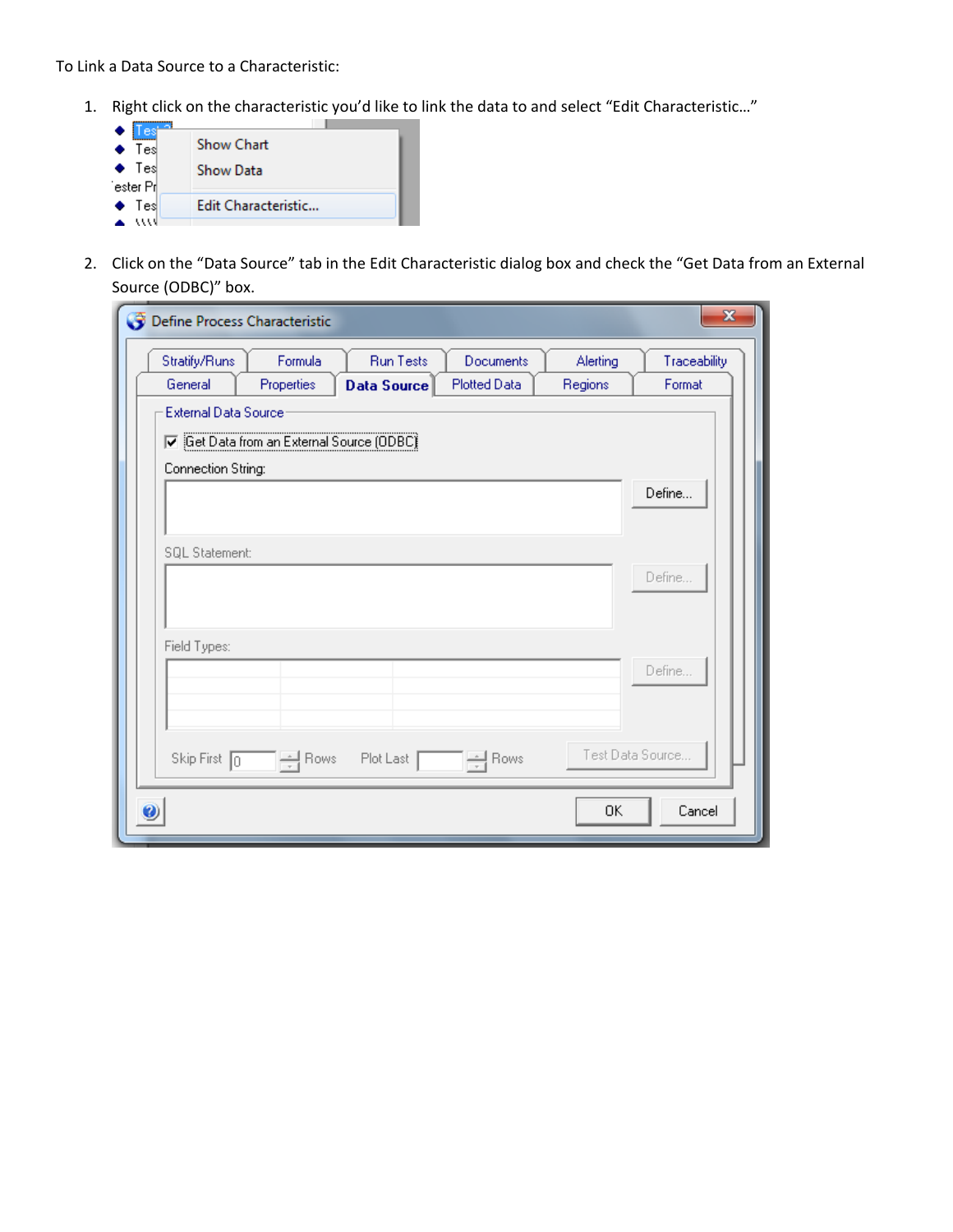3. Click on the top "Define…" button. Select the type of data source you'd like to link to this characteristic.

| ifj<br>١đ | $\mathbf x$<br>$\Box$<br>Select External Data Source                         |
|-----------|------------------------------------------------------------------------------|
| 9TI       | Data Source                                                                  |
| Ę         | Microsoft® Access 97-2003 File (.mdb)                                        |
| n         | ◯ Microsoft® Access 2007 File (.mdbx)                                        |
|           | Microsoft® Excel 97-2003 File [.xls]<br>C Microsoft® Excel 2007 File (.xlsx) |
|           | ◯ Text File (.txt)                                                           |
|           | <b>C</b> 0-Pulse Database                                                    |
|           | C. Other Data Source                                                         |
|           | Data Settings                                                                |
|           | Location of File:                                                            |
|           |                                                                              |
|           | õ<br>First Row as Column Headers                                             |
| П         | OΚ<br>Cancel                                                                 |
|           |                                                                              |

4. If you select one of the top 6 data sources (any of the options besides "Other Data Source…" – NOTE: If you select this option, please see step 12 below and then come back to step 5.), click on the open folder and browse to the data source. Check the box for "First Row as Column Headers" if that is how your file is set up.

| Select External Data Source             | $\qquad \qquad \blacksquare$ |
|-----------------------------------------|------------------------------|
| Data Source                             |                              |
| ◯ Microsoft® Access 97-2003 File (.mdb) |                              |
| ◯ Microsoft® Access 2007 File (.mdbx)   |                              |
| C Microsoft® Excel 97-2003 File (.xls)  |                              |
| ◯ Microsoft® Excel 2007 File (.xlsx)    |                              |
| $\bigcirc$ Text File (.txt)             |                              |
| <b>C</b> Q-Pulse Database               |                              |
| C Other Data Source                     |                              |
| Data Settings<br>Location of File:      |                              |
| C:\Program Files\spcexplorer\Sample.xls |                              |
| <b>▽</b> First Row as Column Headers    |                              |
|                                         | Cancel<br>OΚ                 |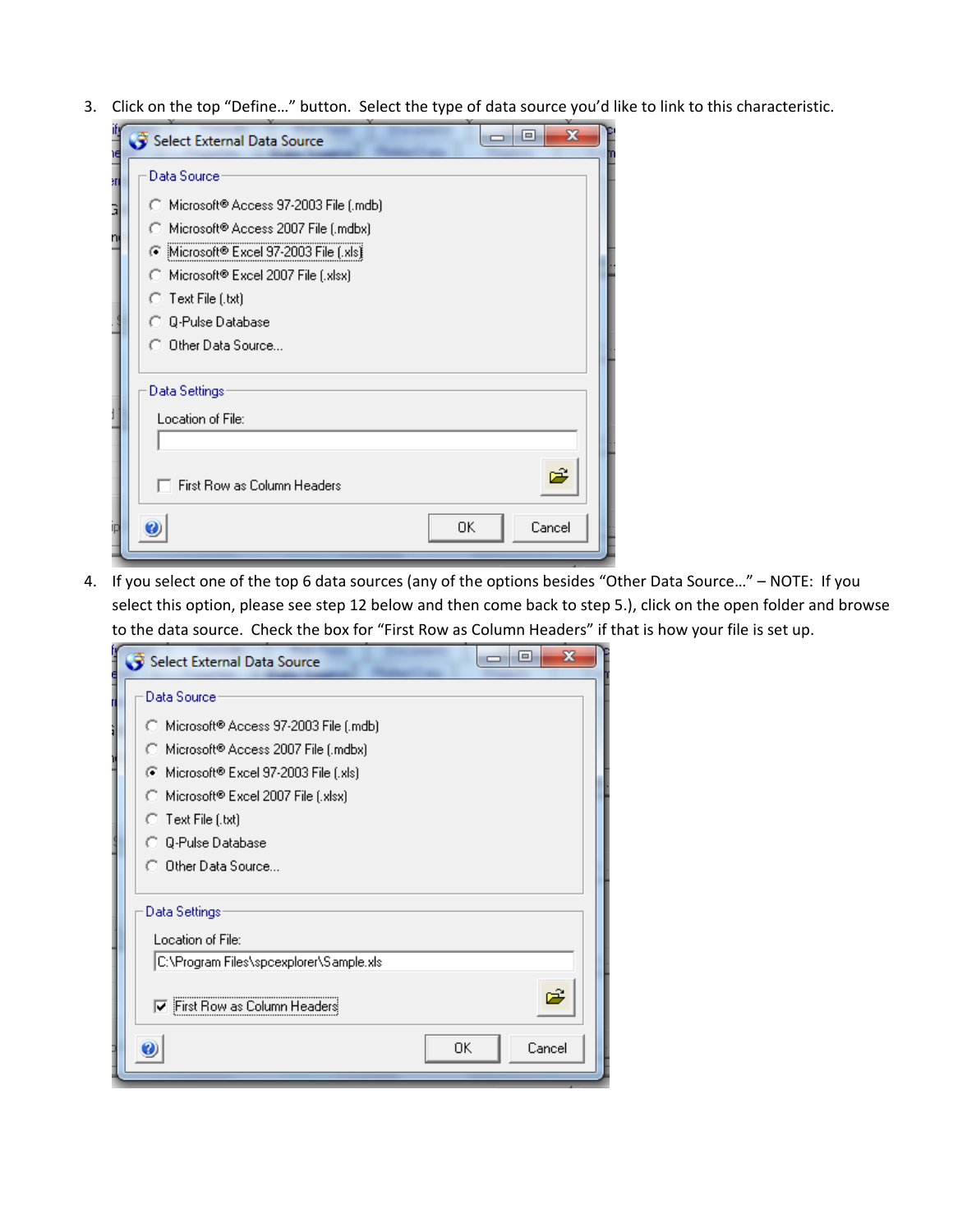5. Click OK. The top text box on the Data Source tab will now be filled in with an SQL statement and the 2<sup>nd</sup> "Define" button will be enabled.

| Define Process Characteristic |                                                                                           |                                                                                                                                         |                     |          | x               |  |
|-------------------------------|-------------------------------------------------------------------------------------------|-----------------------------------------------------------------------------------------------------------------------------------------|---------------------|----------|-----------------|--|
| Stratify/Runs                 | Formula                                                                                   | <b>Run Tests</b>                                                                                                                        | Documents           | Alerting | Traceability    |  |
| General                       | Properties                                                                                | <b>Data Source</b>                                                                                                                      | <b>Plotted Data</b> | Regions  | Format          |  |
| Connection String:            | <b>External Data Source</b><br>$\overline{V}$ Get Data from an External Source (ODBC: 27) |                                                                                                                                         |                     |          |                 |  |
|                               |                                                                                           | Provider=Microsoft.Jet.OLEDB.4.0;Data Source=C:\Program Files\spcexplorer<br>\Sample.xls;Extended Properties="Excel 8.0;HDR=Yes;IMEX=1" |                     |          | <br>Define.<br> |  |
| SQL Statement:                |                                                                                           |                                                                                                                                         |                     |          | Define          |  |
|                               |                                                                                           |                                                                                                                                         |                     |          |                 |  |
| Field Types:                  |                                                                                           |                                                                                                                                         |                     |          | Define          |  |
| Skip First 0                  | Test Data Source<br>$\frac{1}{x}$ Rows<br>Plot Last<br>$\frac{1}{x}$ Rows                 |                                                                                                                                         |                     |          |                 |  |
|                               |                                                                                           |                                                                                                                                         |                     | 0K       | Cancel          |  |

6. Click on the 2<sup>nd</sup> "Define" button.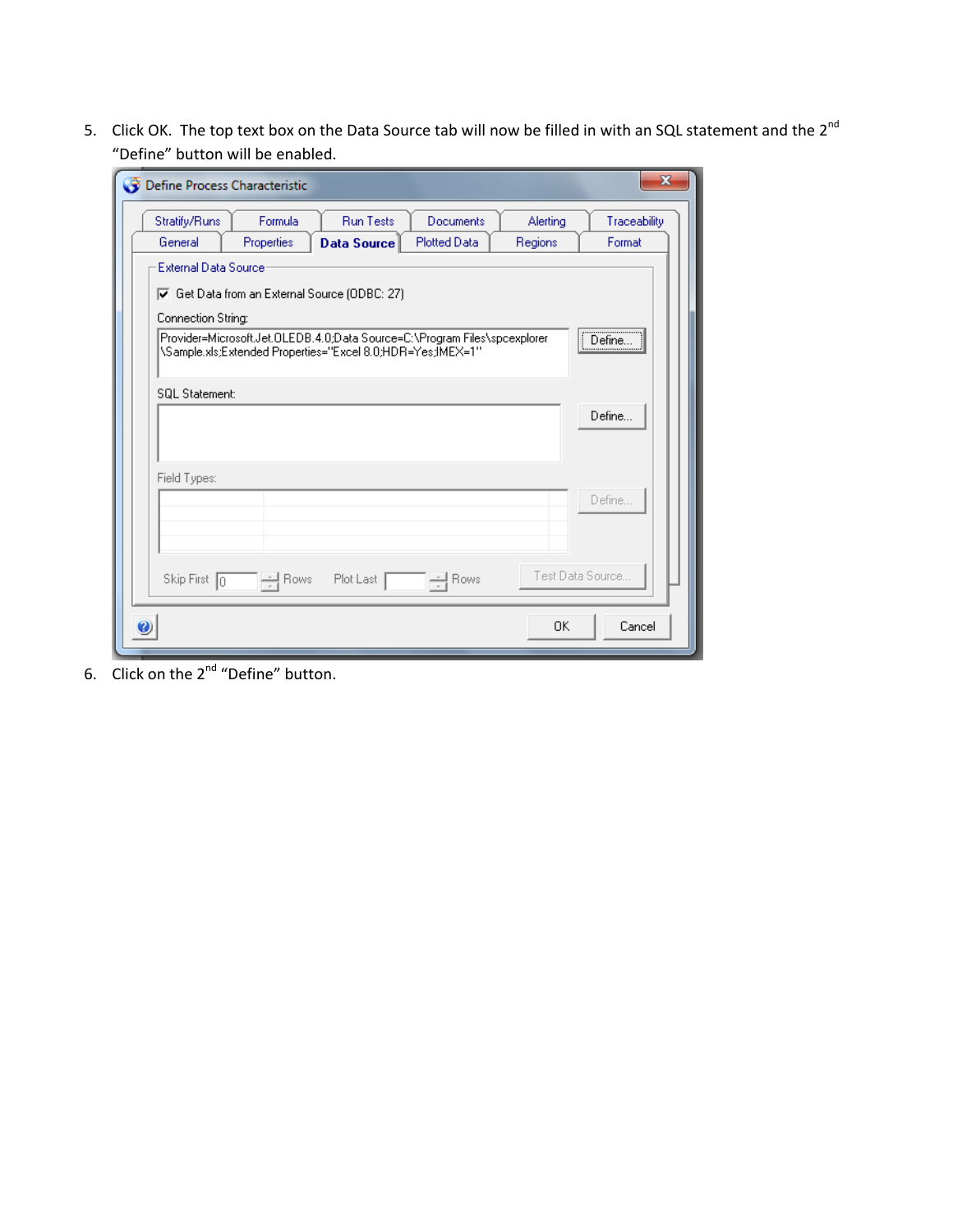| Define ODBC Tester Proc - \\\\\\\               |                          |                             |          |                         |
|-------------------------------------------------|--------------------------|-----------------------------|----------|-------------------------|
| 圈<br>Database                                   | Columns                  | Joins                       | Criteria | Order by                |
| Sheet1\$<br>田<br>Sheet2\$<br>由<br>Sheet3\$<br>由 |                          |                             |          | $\overline{\mathbf{X}}$ |
| Show System Tables<br>Show Views<br>Add         | Show SQL                 | Last Edited By-             |          |                         |
| Add as Right<br>$\bullet$<br>Folder:<br>None    | $\overline{\phantom{a}}$ | Josh<br>4/7/2011 8:43:45 AM | 0K       | $\boxed{\text{Cancel}}$ |

7. In the left pane, select the data you'd like to import. This is a tree representation of the data source you've chosen to link. Each column (for Excel files), each table column (for Access and SQL databases), etc will be listed as you expand the tree. To select something, you can double-click on it or highlight it and click on the "Add" button at the bottom of the dialog box. Once all the data fields you want to link are selected, click "OK".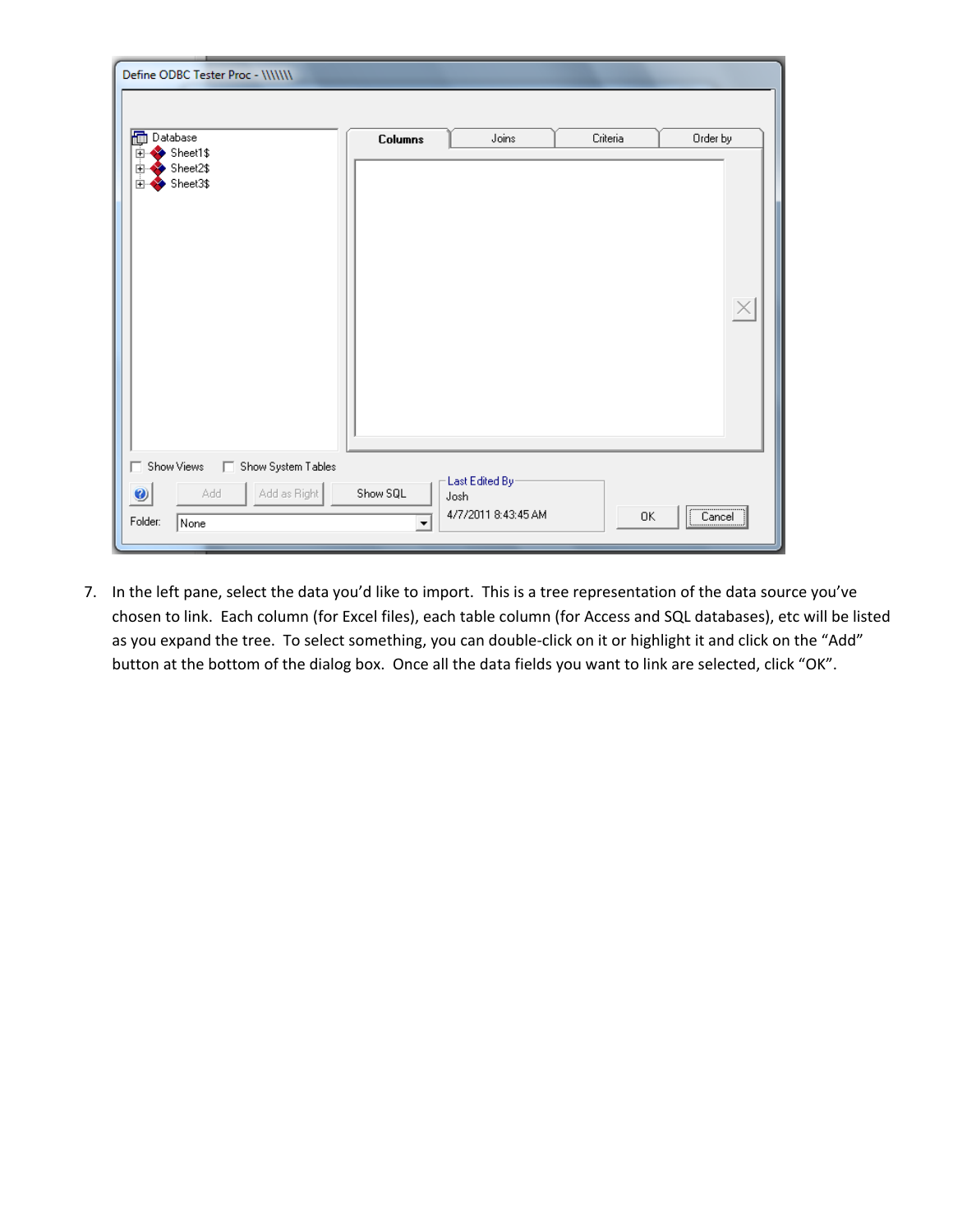| Define ODBC Tester Proc - \\\\\\\                                                                                                                                    |                                                                    |          |          |
|----------------------------------------------------------------------------------------------------------------------------------------------------------------------|--------------------------------------------------------------------|----------|----------|
| 圈<br>Database                                                                                                                                                        | Joins<br><b>Columns</b>                                            | Criteria | Order by |
| Sheet1\$<br>Ė<br>Date<br>▶ Width<br>♦ Job Number<br>Sheet2\$<br>⋿<br>$\bullet$ Date<br>$\bullet$ Width<br>$\bullet$ Length<br>◆ Job Number<br>Sheet3\$<br>冃<br>≒⊶ F1 | [Sheet1\$].[Date]<br>[Sheet1\$].[Width]<br>[Sheet1\$].[Job Number] |          | $\times$ |
| Show Views<br>Show System Tables                                                                                                                                     |                                                                    |          |          |
| Add as Right<br>Add<br>Ø<br>Folder:<br>None                                                                                                                          | Last Edited By-<br>Show SQL<br>Josh<br>4/7/2011 8:43:45 AM         | 0K       | Cancel   |

8. The  $2^{nd}$  and  $3^{rd}$  text box will now have text in them and the  $3^{rd}$  "Define" button will be enabled. Click it.

| Define Process Characteristic                                                 | х                |
|-------------------------------------------------------------------------------|------------------|
| Stratify/Runs<br><b>Run Tests</b><br>Formula<br>Documents<br>Alerting         | Traceability     |
| General<br>Properties<br><b>Plotted Data</b><br>Regions<br><b>Data Source</b> | Format           |
| <b>External Data Source</b>                                                   |                  |
| $\overline{\mathbf{v}}$ Get Data from an External Source (ODBC: 27)           |                  |
| Connection String:                                                            |                  |
| Provider=Microsoft.Jet.OLEDB.4.0;Data Source=C:\Program Files\spcexplorer     |                  |
| \Sample.xls;Extended Properties="Excel 8.0;HDR=Yes;IMEX=1"                    | Define           |
|                                                                               |                  |
| <b>SQL Statement:</b>                                                         |                  |
| SELECT [Sheet1\$].[Date], [Sheet1\$].[Width], [Sheet1\$].[Job Number] FROM    | Define           |
| [Sheet1\$]                                                                    |                  |
|                                                                               |                  |
| Field Types:                                                                  |                  |
| Traceability<br>[Sheet1\$].[Date]                                             | Define           |
| [Sheet1\$].[Width]<br>Traceability                                            |                  |
| [Sheet1\$].[Job Number]<br>Traceability                                       |                  |
|                                                                               |                  |
| $\pm$ Rows<br>Plot Last<br>$\frac{1}{2}$ Rows<br>Skip First $\boxed{0}$       | Test Data Source |
|                                                                               |                  |
| 0K                                                                            | Cancel           |
|                                                                               |                  |

9. Here, you will set up the various fields you've selected to link. These fields will be set to Date fields, Data values, Traceability fields, etc. Highlight the field on the left and then select its appropriate type on the right (using the buttons). Click "OK" once you've assigned the different types to all the fields.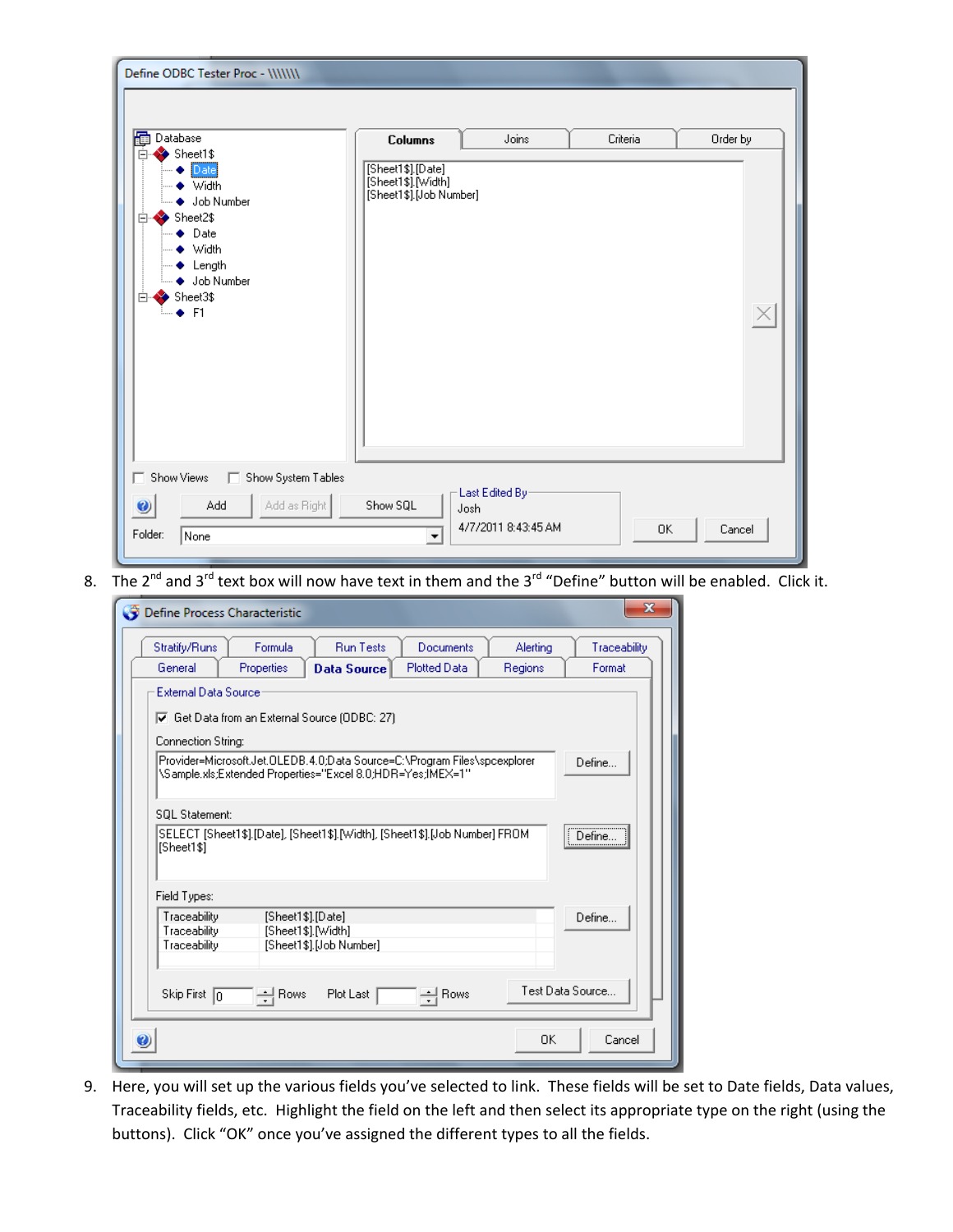| Define Fields                      |                                                                    |                         |
|------------------------------------|--------------------------------------------------------------------|-------------------------|
| Assign External Data Source Fields |                                                                    |                         |
| Field Type                         | Field Name                                                         | Data Field              |
| Date<br>Data<br>Traceability       | [Sheet1\$].[Date]<br>[Sheet1\$].[Width]<br>[Sheet1\$].[Job Number] | Traceability Field      |
|                                    |                                                                    | Date Field              |
|                                    |                                                                    | Time Field              |
|                                    |                                                                    | <b>Identifier Field</b> |
|                                    |                                                                    | Start Date Field        |
|                                    |                                                                    | End Date Field          |
|                                    |                                                                    |                         |
|                                    |                                                                    | C                       |
|                                    |                                                                    | 0K                      |
|                                    |                                                                    | Cancel                  |

10. The link should now be set up. To test it, click on the "Test Data Source" button at the bottom. If it is set up properly, you'll see a dialog box with a few rows of data on it. This will NOT show all the data in the file. Only the first 10 rows or so will be presented. This is as designed.

11. Click on "Close" to close the Test Data Source dialog box and click "OK" to exit out of the Edit Characteristic dialog box.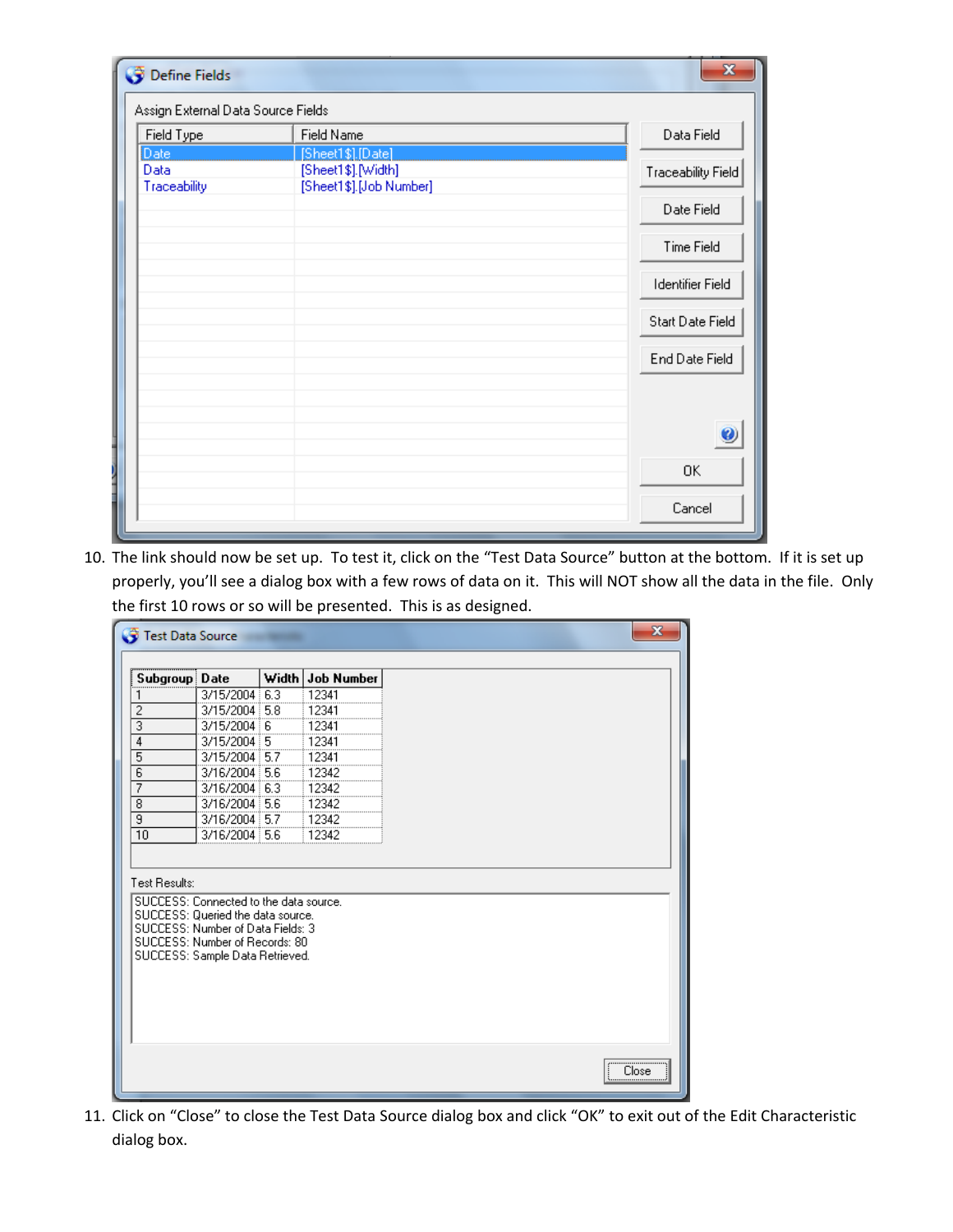If you are using a data source other than those listed in step 4, please follow the steps below, then go back to step 5 above:

12. Select the "Other Data Source" option. Please notice that the browsing button is no longer enabled. Click "OK".

| $\blacksquare$<br>Select External Data Source | x |
|-----------------------------------------------|---|
| Data Source                                   |   |
| ◯ Microsoft® Access 97-2003 File (.mdb)       |   |
| ◯ Microsoft® Access 2007 File (.mdbx)         |   |
| ◯ Microsoft® Excel 97-2003 File (.xls)        |   |
| ◯ Microsoft® Excel 2007 File (.xlsx)          |   |
| $\bigcirc$ Text File (.txt)                   |   |
| <b>C</b> Q-Pulse Database                     |   |
| <b>C</b> Other Data Source                    |   |
| Data Settings                                 |   |
| Location of File:                             |   |
|                                               |   |
|                                               |   |
| $\top$ First Row as Column Headers            |   |
| Cancel<br>0K                                  |   |

13. You will need to browse through the data sources available on the File Data Sources tab or the Machine Data Sources tab and select the type of Data Source you are using. If you find it, select it and click "OK". If it is NOT listed here, skip down to step 16.

| File Data Source Machine Data Source |                |                                                                                                                                                                                                                                         |     |
|--------------------------------------|----------------|-----------------------------------------------------------------------------------------------------------------------------------------------------------------------------------------------------------------------------------------|-----|
| Data Source Name                     | Type           | Description                                                                                                                                                                                                                             | ∸   |
| AutoReport<br><b>dBASE</b> Files     | System<br>User |                                                                                                                                                                                                                                         |     |
| DefaultDB                            | System         | DefaultDB DSN                                                                                                                                                                                                                           | Ξ   |
| <b>DEMODATA</b>                      | Svstem         | <b>DEMODATA DSN</b>                                                                                                                                                                                                                     |     |
| <b>Excel Files</b>                   | User           |                                                                                                                                                                                                                                         |     |
| <b>MS Access Database</b>            | <b>User</b>    |                                                                                                                                                                                                                                         |     |
| Optiplex SQL Express                 | System         | Optiplex SQL Express                                                                                                                                                                                                                    |     |
| Sample Access                        | System         |                                                                                                                                                                                                                                         |     |
| COLODDO                              | Contains<br>ш  |                                                                                                                                                                                                                                         |     |
|                                      |                |                                                                                                                                                                                                                                         |     |
|                                      |                |                                                                                                                                                                                                                                         | New |
|                                      |                | A Machine Data Source is specific to this machine, and cannot be shared.<br>"User" data sources are specific to a user on this machine. "System" data<br>sources can be used by all users on this machine, or by a system-wide service. |     |
|                                      |                |                                                                                                                                                                                                                                         |     |

14. You will then be prompted to browse to and select the file.